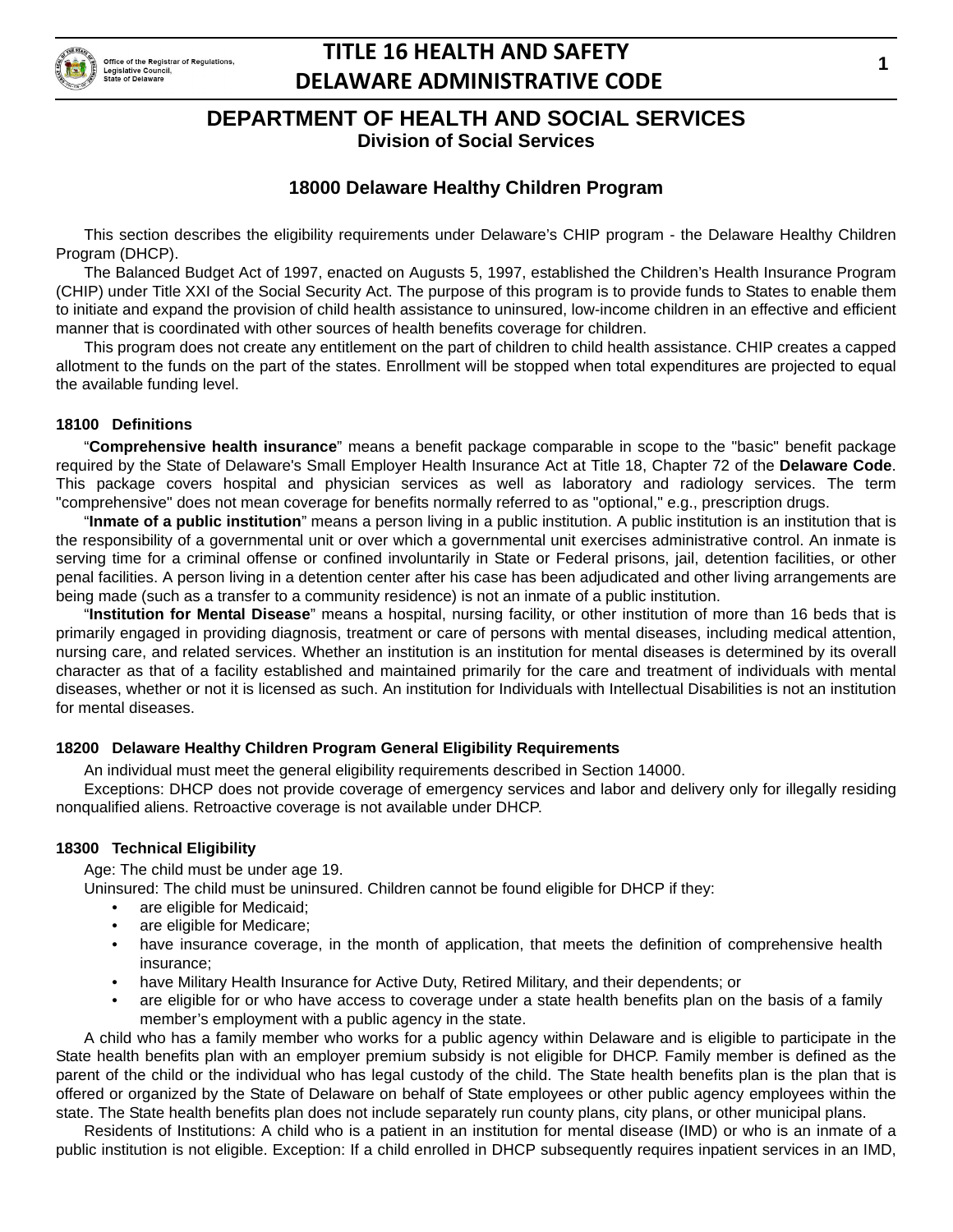# **TITLE 16 HEALTH AND SAFETY DELAWARE ADMINISTRATIVE CODE**

the receipt of inpatient services will not make the child ineligible during a period of continuous eligibility.

#### **18400 Financial Eligibility**

Financial eligibility is determined using the MAGI methodologies described in Section 16000. Household income may not exceed 212% of the Federal Poverty Level (FPL).

#### **18500 Protection of Former Medicaid Children**

Children who are enrolled in Medicaid on December 31, 2013, and who lose eligibility for Medicaid at their first renewal due to the application of MAGI methodologies, must be covered under DHCP until the next scheduled 12-month renewal. Children are not subject to the uninsured requirement or the income limit during this 12-month protected period. The other requirements under DHCP are applicable during this 12-month protected period.

#### **18600 Managed Care Enrollment Requirements**

Children who are found eligible must enroll with a managed care organization and pay a monthly premium to receive coverage of medical services. The Health Benefits Manager (enrollment broker) will be responsible for the enrollment process including premium payment requirements.

#### **18700 Premium Requirements**

Families with eligible children are required to pay a premium in order to receive coverage. The premium is per family per month regardless of the number of eligible children in the family. The monthly premium will vary according to age, household size and family income as follows:

| Age          | ercent Federal Poverty<br>Level based on Household Premium<br>size |         |
|--------------|--------------------------------------------------------------------|---------|
| 1 through 5  | 143% through 159% FPL                                              | \$10.00 |
| 6 through 18 | 134% through 159% FPL                                              | \$10.00 |
| 1 through 18 | 160% through 176% FPL                                              | \$15.00 |
| 1 through 18 | 177% through 212% FPL                                              | \$25.00 |

Payments that are less than one (1) month's premium will not be accepted.

Coverage begins the first of the month following payment of the initial premium. Payments for the initial premium will be accepted through a monthly cut-off date known as the authorization date. The authorization date is set by the automated eligibility system. If payment of the initial premium is received by the authorization date, coverage under DHCP will be effective the following month. Premium payments for ongoing coverage will be accepted through the last day of the month.

Families will be able to pay in advance and purchase up to one year's coverage. The following incentive is offered for advance payments:

Pay three  $(3)$  months – get one  $(1)$  premium free month

Pay six  $(6)$  months – get two  $(2)$  premium free months

Pay nine (9) months – get three (3) premium free months.

The advance premium payments for coverage may extend beyond the scheduled eligibility renewal. If the child is determined to be ineligible, the advance premium payments will be refunded to the family.

Coverage will be cancelled when the family is in arrears for two premium payments. The coverage will end the last day of the month when the second payment is due. If one premium payment is received by the last day of the cancellation month, coverage will be reinstated.

Families who lose coverage for nonpayment of premiums will have received two unpaid months of coverage. Families who are cancelled for nonpayment of premiums may reenroll at any time without penalty. Reenrollment will begin with the first month for which the premium paid.

Good cause for nonpayment of premiums will be determined on a case-by-case basis.

**18 DE Reg. 375 (11/01/14) 20 DE Reg. 639 (02/01/17) 22 DE Reg. 299 (10/01/18)**

**2**